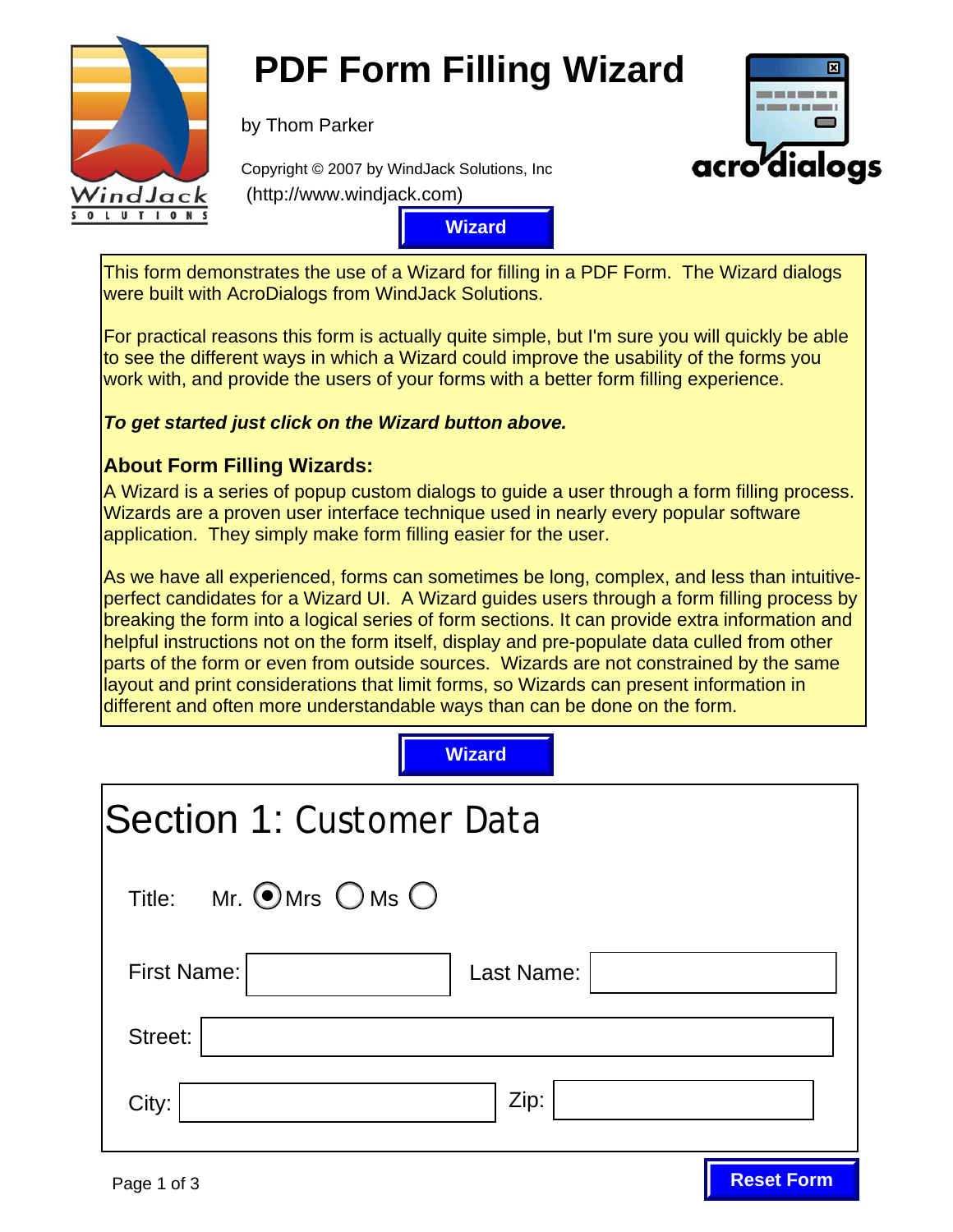| Cost: \$59.95 |
|---------------|
|               |
|               |
|               |